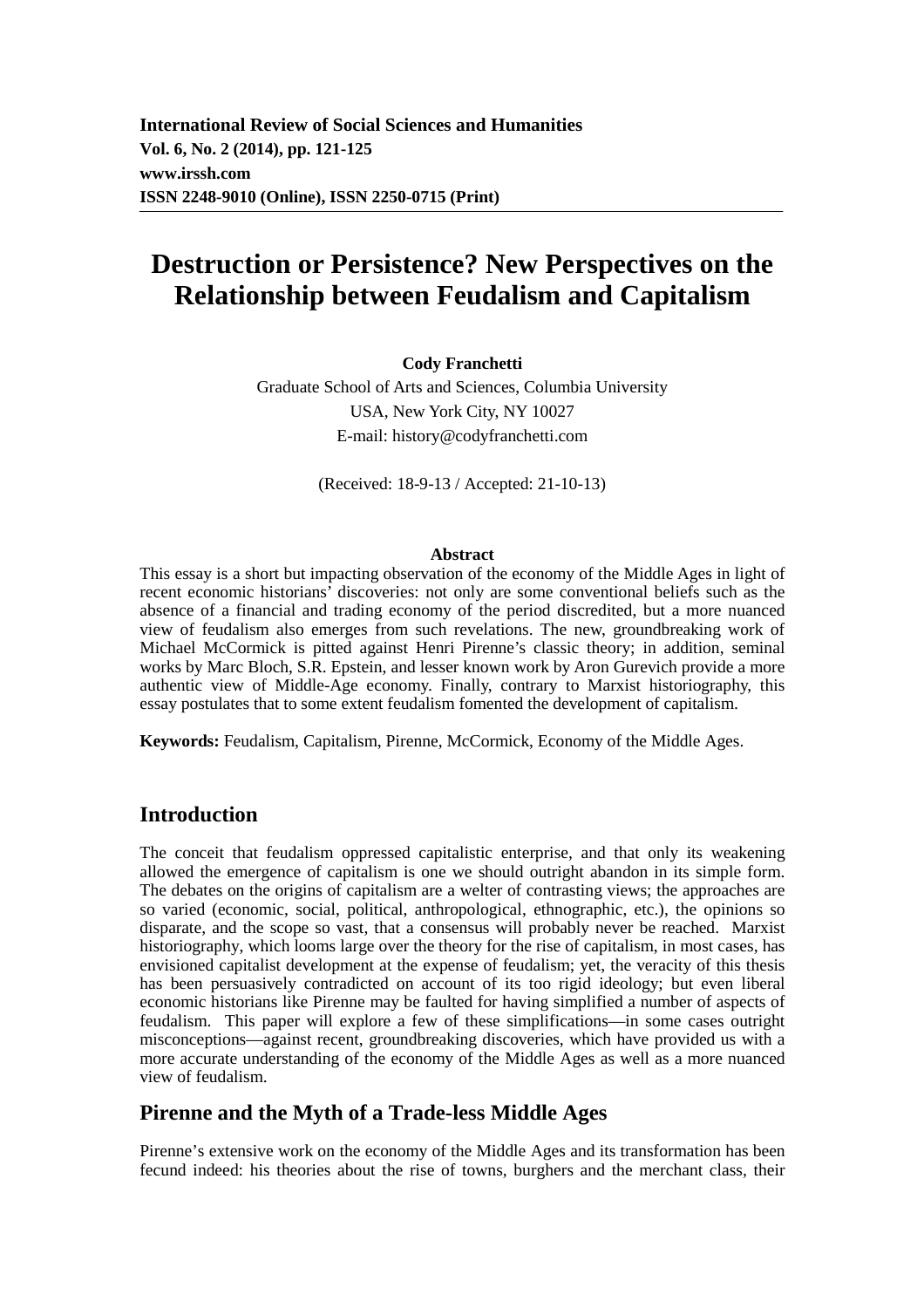pursuit for profit, and the general shift in the conception of *richesse*—from land-based wealth to financial wealth strictly measurable with money—stand against criticism and are still valuable today. But his ideas on the feudal economy must be substantially revised. According to Pirenne, trade and commerce stimulated economic growth, and, eventually, capitalism; but Pirenne grossly underestimated the presence of trade in the early feudal age (800-1100)—a time, which he repeatedly insisted as being devoid of commercial activity: 'Of a regular and normal commercial activity, of steady trading carried on by a class of professional merchants, in short, of all that constitutes the very essence of an economy of exchange worthy of the name, no traces can be found after the closing off of the Mediterranean by the Islamic invasion' (Pirenne, 1925, p.35)

In his classic *Mohammed and Charlemagne*, Pirenne continued his dismal portrait of economic regression in the Mediterranean: 'The Mediterranean, having become a Musulman lake, was no longer the thoroughfare of commerce […] it had always been.' (Pirenne, 1937, p.284) Elsewhere, too, Pirenne made the same point more emphatically: 'The economic organization which imposed itself upon Western Europe in the course of the Carolingian epoch […] was purely agricultural. Not only did it know nothing of commerce, but one may say that […] it excluded the very possibility of any professional activity. (Pirenne, 1938, p.201) Such sharp statements have been disproved.

## **McCormick's Innovative Views**

In 2002 Michael McCormick's monumental *Origins of the European Economy* was published and fundamentally altered our view of the economy of the early Middle Ages; based on a gigantic amount of data, research, and investigation, McCormick's book presents a very different picture indeed.

In recent years, deeper scrutiny [...] has revealed a more complex picture, with greater implications for transportation, markets, and commerce than once appeared. Case studies of the transport of goods within four of the best documented of these domanial systems [Paris and the Seine; Moselle, western Germany; Lombardy; Po valley] bring out these implications well. […] In all four cases, close scrutiny has uncovered highly organized systems of communication between land and water. (McCormick, 2002, p.8)

McCormick enumerates the large quantities of goods, ranging from cereal staple food to "high value products such as wine and iron tools" which were transported across Europe and beyond. In addition, McCormick furnishes a number of tables<sup>1</sup>, which clearly show an *increase* in core movements of 140% during the ninth century and of 360% compared to the early eighth century, thus transforming our view of the Carolingian age. In the massive appendices McCormick provides evidence that sanctions an antithetical statement to Pirenne's thesis on the cessation of maritime commerce during the Carolingian era: 'whether through intermediaries or direct communications, Carolingian Europe had entered into relations with the much larger economy of the Caliphate.' (McCormick, 2002, p.569)

As to Pirenne's views of money and currency, they, too, are in need of revision: in addition to the striking amount of transalpine coin movements, McCormick and his army of researchers have uncovered more Carolingian coins than Pirenne supposed were in existence, and, though Pirenne acknowledged that the feudal economy was not exclusively based on barter exchange, he nevertheless minimized the commercial resilience of the ninth century by stating that, '[...] the Carolingian monarchy was now an agricultural state engaging in no commercial activity.' (Pirenne, 1936, p.107) But McCormick's findings contradict Pirenne unequivocally: 'Overall, from the eighth century to the tenth, the general trend among great estates to monetize the dues of rural households has become unmistakable […] payments were increasingly defined in terms of money, not goods.' (McCormick, 2002, p.9)

 $\overline{a}$ 

 $1$  See pp.435-7 & p.722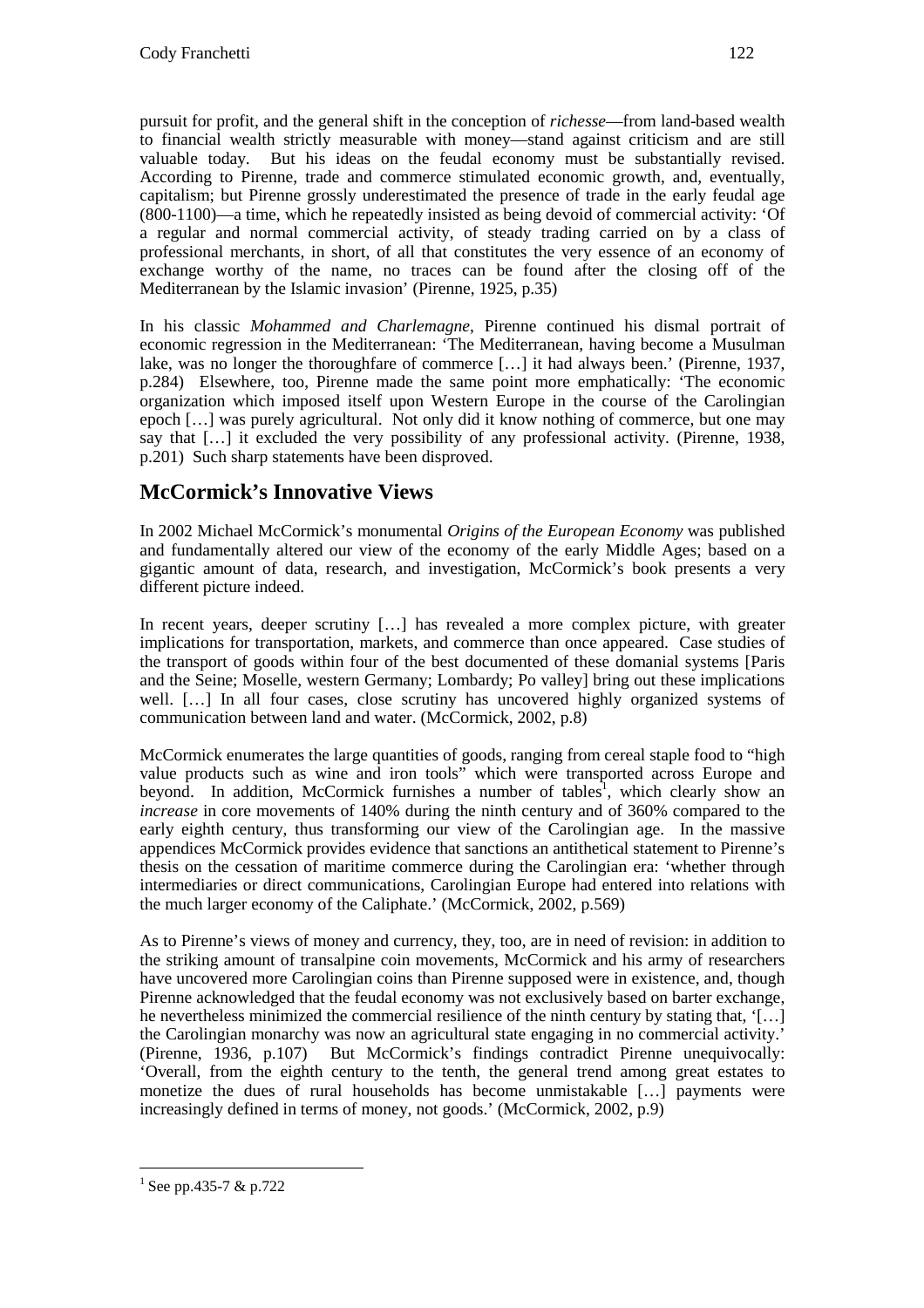### **Feudalism as an Agent of Capitalism?**

The presence of money at such an early stage is also a direct blow to Marxist historian Maurice Dobb, whose thesis was that the growth of a money economy was a primary factor in the decline of feudalism—'the market exercised a disintegrating influence on the structure of feudalism.' (Dobb, 1947, p.70) Paul Sweezy already criticized this assertion by maintaining that money economy alone was not responsible for the decline of feudalism, because a certain amount of trade is required even by the most primitive economies. Sweezy, however, like Pirenne, thought that commerce fomented capitalistic development. Thus, both historians' argument for the underlying causes for the emergence of capitalism is sound, but, in the light of McCormick's work, the argument runs into anachronisms. In other words, trade and commerce were indeed a factor in the development of capitalism (though not the sole factor); and more importantly they were not the sole cause of feudalism's demise—the traditional, long prevailing view. In this regard, S.R. Epstein made a very important observation when stating that, 'the principal threat to feudalism therefore did not come from trade; up to a point feudalism thrived on trade.' (Epstein, 2000, p.50) Yet we should not infer that at a certain point feudalism was not a hindrance to capitalist development: high trade costs, due to the 'jurisdictional parcellization' of seigniorial power eventually inhibited economic expansion, for 'strong feudal and urban jurisdiction was incompatible with long-run economic growth.' (Epstein, 2000, p.51) So it seems that feudalism had an altogether ambivalent role in the development of capitalism: on the one hand, feudalism with its 'great estates stimulated trade' (McCormick, 2002, p.9) and capital accumulation (as Max Weber had already suggested in *Economy and Society*), which are both essential prerequisites for capitalistic enterprise. On the other, the prime movers' mercantilist pursuits were eventually constrained by the feudal system's seigniorial jurisdiction, inefficient manorial organizations, and exasperating tolls.

A more authentic picture of the feudal economy reveals that it did not interdict the flourishing of commerce and trade. We ought to turn to a broader view of feudalism—away from the speculation of Marxist historians, who concentrate on the purely economic relationship of servitude between lord and serfs—and look to non-Marxist historians whose outlook on feudalism was based on socio-political conditions rather than on historical materialism. And surely, older historians' notions that the decline of feudalism was due to its absence of trade, such as the Stephenson's statement that, 'The decay of feudalism can therefore be understood as one phase of the economic revolution experienced by Western Europe between the eleventh and thirteenth centuries. In the earlier period commerce had been reduced to little more than the local exchange of surplus produce […]' (Stephenson, 1942, p.98) now seem irremediably dated.

### **A More Nuanced View of Feudalism**

 $\overline{a}$ 

Aron Gurevich, in his profound work, *Problems in the Origins of Feudalism in Western Europe*, which sadly remains untranslated in English (and for which he was fired from the Moscow Institute of Philosophy for its challenges to Marxist theories), states that the Middle Ages were essentially a polystructural society and that serfdom was not a uniform blanket subjugating all un-free men, as Marxist historians portrayed:

What is important is the fact that at the end of the early middle Ages this diversity of the social structures did not vanish. Next to the independent farmers and feudal proprietors, almost everywhere we can detect a stratum of small, free landowners—of petty proprietors, which constituted a considerable portion of the population. […] Nowhere, not even in France, did the fief supplant the allodial tenement. […] Serfdom during the feudal epoch was never a completely uniform class in its economic identity, its socio-juridical status, or its role in the social and political life; serfs were splintered in countless categories, each distinguished by its forms of dependence and the various types of exploitation it suffered.<sup>2</sup> (Gurevich, 1982, p.14).

<sup>2</sup> Translated by me from the Italian edition. Original edition: Aron Gurevich, *Problemy genezisa feodalizma v zapadnoj Evrope*. (Moskva: Izdat Vysshaja Shkola, 1970).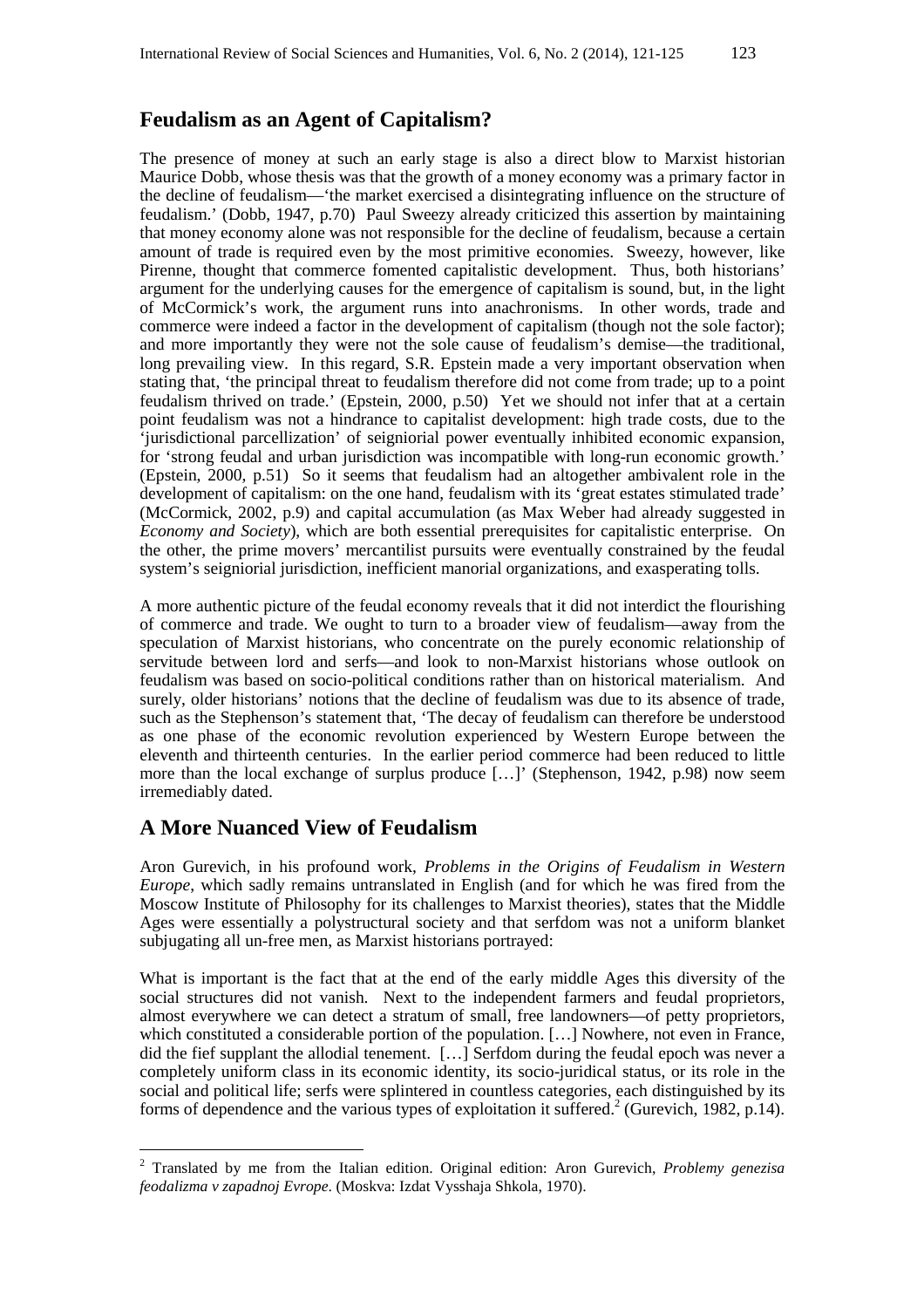Gurevich cites the thirteenth-century French jurist Beaumanoir who tells us definitively that 'there are many types of serfdom.' (Gurevich, 1983, p.175) The doleful vision of an inescapably hierarchical feudalism, shackling peasants uniformly and inexorably, is obviously a gross simplification. In fact, in his seminal work *Feudal Society*, Marc Bloch justly remarks that such society actually 'was an unequal society, rather than a hierarchical one.' (Bloch, 1964, p.433) This richer picture evinces economic possibilities that have escaped those Marxist historians who tried to trace a too clear-cut transition from feudalism to capitalism. The economic implications of the society described by Gurevich are elucidated by Bloch: 'The tenant slave on the other hand, had his own dwelling; he subsisted from the produce of his own labour; nothing prevented him from selling for his own benefit the surplus of his harvest, if there chanced to be any.' (Bloch, 1964, p.256) R.H. Britnell, too, in his study on the commercialization of England, maintained that 'the tenant of free land was able to sell his property as he pleased' (Britnell, 1993, p.143) and that thus he entered the markets, since the need as well the availability of cash were a reality. These statements fly in the face of Dobb's theory that 'surplus labor [tended] to be performed directly as a personal obligation or to take the form of the delivery of a certain quota of his produce by the cultivator as a tribute in natural form to the overlord.' (Dobb, 1947, p.13)

And so, we come back to Pirenne, since one of the main problems both his critics and supporters have had to grapple is his nebulous concept of the 'itinerant peasant', who, emerging suddenly from the brumes of history, populated cities, improved his own status, increased the division of labor, and acted as a major agent of economic change: the peasant wanderer, in Pirenne's view, became the burgher who eventually became the modern capitalist. In the light of the previous observations of Gurevich and Bloch it may be possible to understand who these peasants were, or at the very least give them plausibility, since the heterogeneous society both historians described accounts for peasants who were not relentlessly stuck to the clod. In fact, Gurevich makes a subtle distinction between an "unfree freedom" and a "free non-freedom", which can give further credence to Pirenne's wandering peasant: 'A clear manifestation of the medieval conscience is that the law is a tie between people (a tie in that it binds people together, and a tie also in that it is a restraint); the law, thus, is not for everyone; the un-free are not bound by its prescriptions, which are, instead, obligatory for free men—even more so for the lords.' (Gurevich, 1982, p.187)

## **Conclusion**

In this brief survey, we have seen that the fancy that trade and money destroyed feudalism is quite untenable in its simplest form: McCormick's groundbreaking discoveries and the more nuanced descriptions of feudalism offered by Bloch and Gurevich have shown quite conclusively that to a certain point feudalism fomented capitalism, or, at the very least, was its precursor. The true disintegrating force of feudalism was political centralization. We thus ought to look at feudalism's passing from a broader perspective—a deep, structural, societal mutation, which of course was *also* due to economic changes. But what concerns us here is the degree to which the economic aspects during the 'transition' from a feudal to a capitalist economy are in conflict. Surely, at a certain point of economic expansion, feudal strictures wore the emerging capitalist economy, because eventually capitalism operated on a scale that necessitated a system that was not fragmented. This paper though, has attempted to show that feudalism's demise was not due to supposedly new financial conditions, many of which were already in place at the very earliest stages of feudalism. If anything, feudalism might have contributed to the rise of capitalism, since we have seen that in effect trade and commerce had always existed, but capitalism emerged in different parts of Europe, during the feudal age.

### **References**

- [1] M. Bloch, *Feudal Society*, (1964), Chicago: University of Chicago.
- [2] R.H. Britnell, *Commercialisation of English Society: 1000-1500*, (1993), Cambridge: Cambridge University Press.
- [3] M. Dobb, *Studies in the Development of Capitalism*, (1947), New York: International Co.